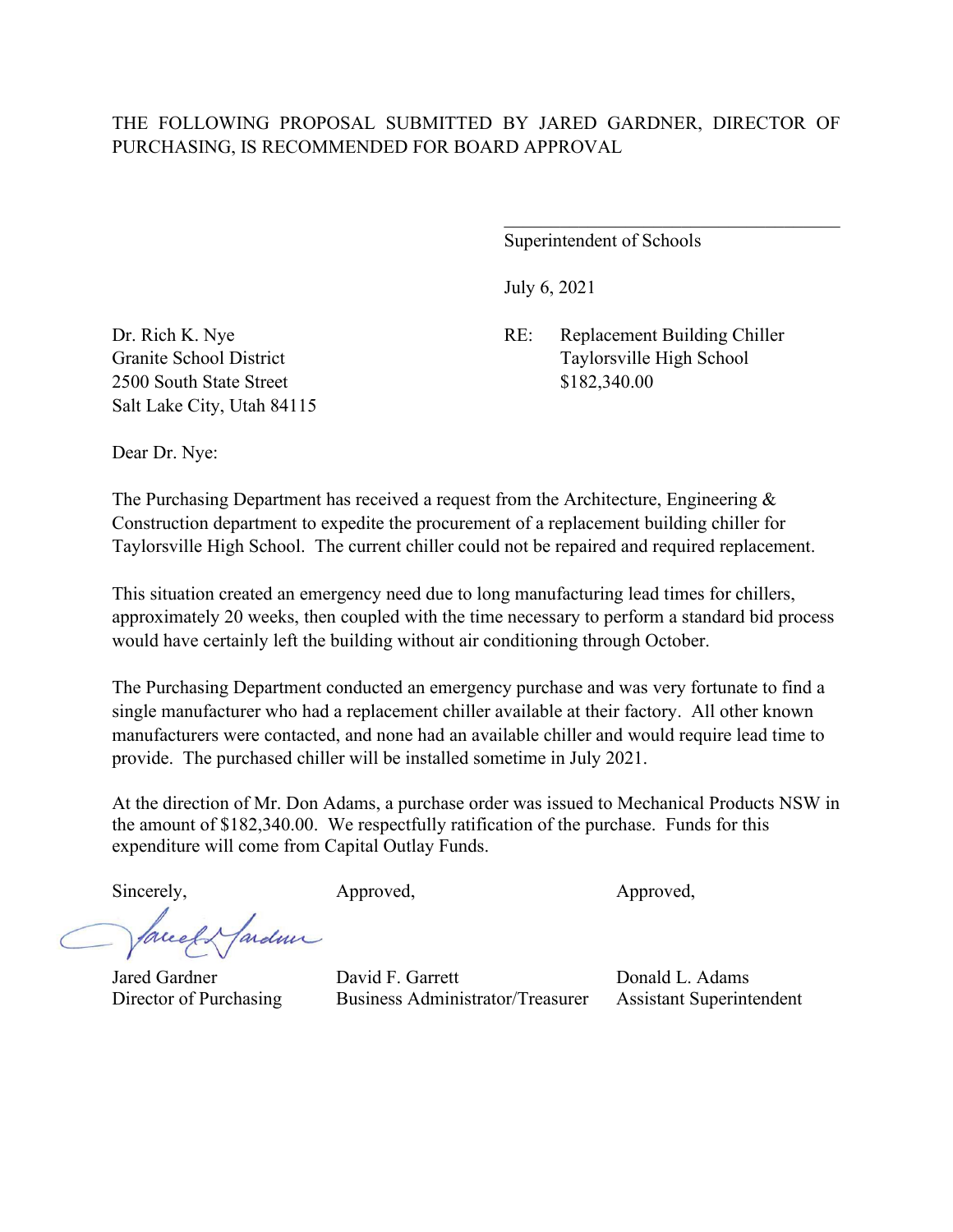

**Support Services** 2500 S. State Street Salt Lake City, UT 84115

385-646-4597 Fax 385-646-4351 www.graniteschools.org

June 30, 2021

Superintendent Rich K. Nye **Granite School District** 2500 South State Street Salt Lake City, Utah 84115

#### **SUBJECT: Ratification for Purchase of HVAC System (Chiller) For Taylorsville High School**

Dear Dr. Nye,

Pursuant to the April 5, 2017 memorandum, discussing ratification of specific purchases required to keep projects on schedule and completed before disruption of school operations, and presented to the Board of Education on April 11, 2017, I would like to request the following acquisition be ratified:

The HVAC system at Taylorsville High School experienced a complete mechanical failure at the end of May during the last weeks of the 2021 school year and needs to be replaced. The Purchasing Department conducted an emergency purchase and was very fortunate to find a single manufacturer who had a replacement chiller available at their factory. A purchase order was issued to Mechanical Products NSW in the amount of \$182,340.00. With the emergency purchase, we will work diligently and hope to restore air conditioning to the school just prior to the return of teachers on August 9, 2021. We respectfully request ratification of this purchase. Funds for this purchase will come from Capital Outlay Funds.

Respectfully,

 $ol(au)$ 

Donald Adams Assistant Superintendent, Support Services

dp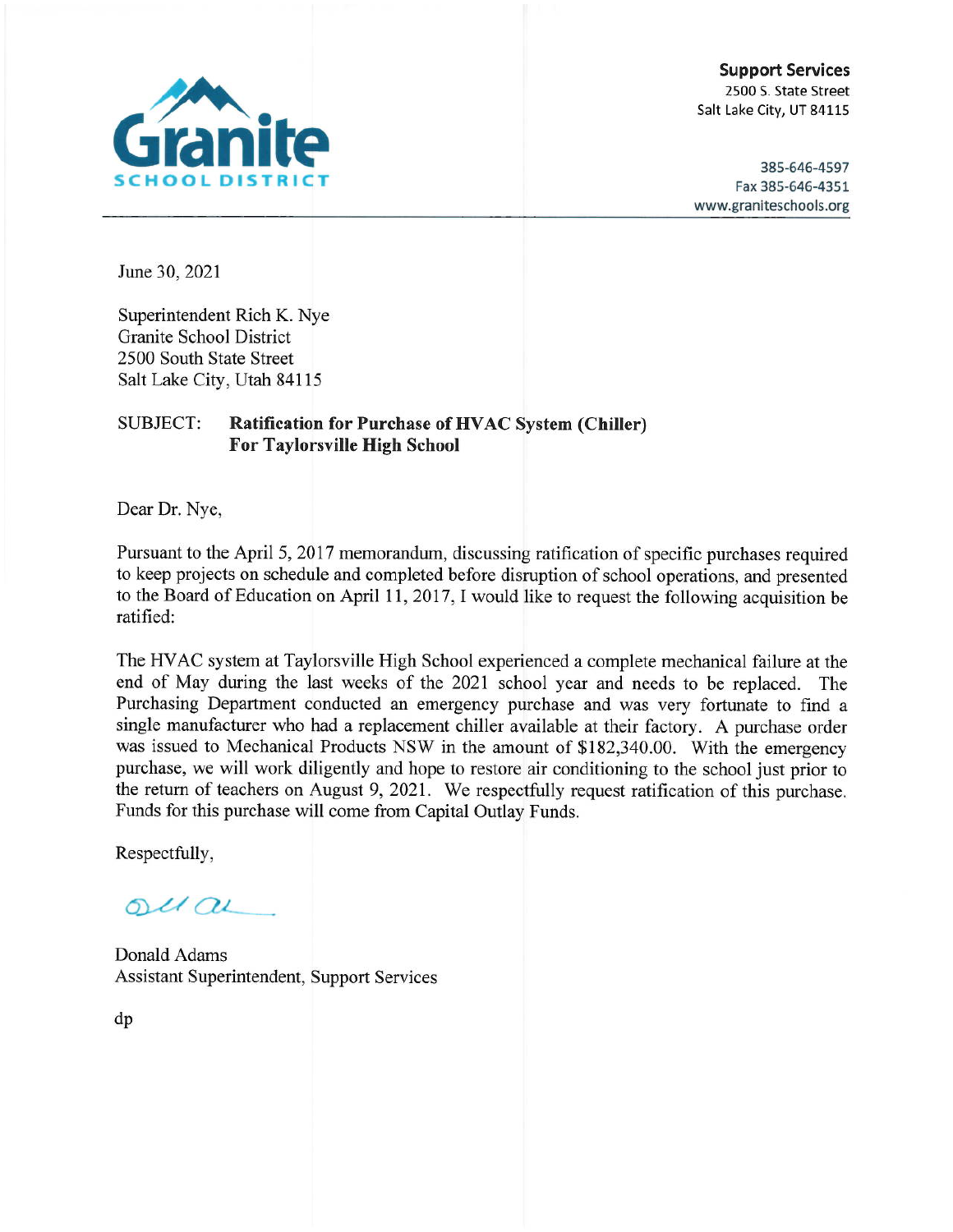#### THE FOLLOWING PROPOSAL SUBMITTED BY JARED GARDNER, DIRECTOR OF PURCHASING, IS RECOMMENDED FOR BOARD APPROVAL

Superintendent of Schools

\_\_\_\_\_\_\_\_\_\_\_\_\_\_\_\_\_\_\_\_\_\_\_\_\_\_

July 6, 2021

Dr. Rich K. Nye RE: Excess Workers 2500 South State Street \$115,003.00 Salt Lake City, Utah 84115

Granite School District Compensation Insurance

Dear Dr. Nye:

The Purchasing Department has received a request for the purchase of excess workers compensation insurance for the 2021-2022 school year. A quote has been obtained through our current contracted broker Aon Risk Solutions.

Permission is requested to issue a purchase order to Aon Risk Solutions for \$115,003.00. Funds for this contract will be provided from the Self Insurance fund.

Sincerely, Approved,

facely farden

Jared Gardner David F. Garrett

Director of Purchasing Business Administrator/Treasurer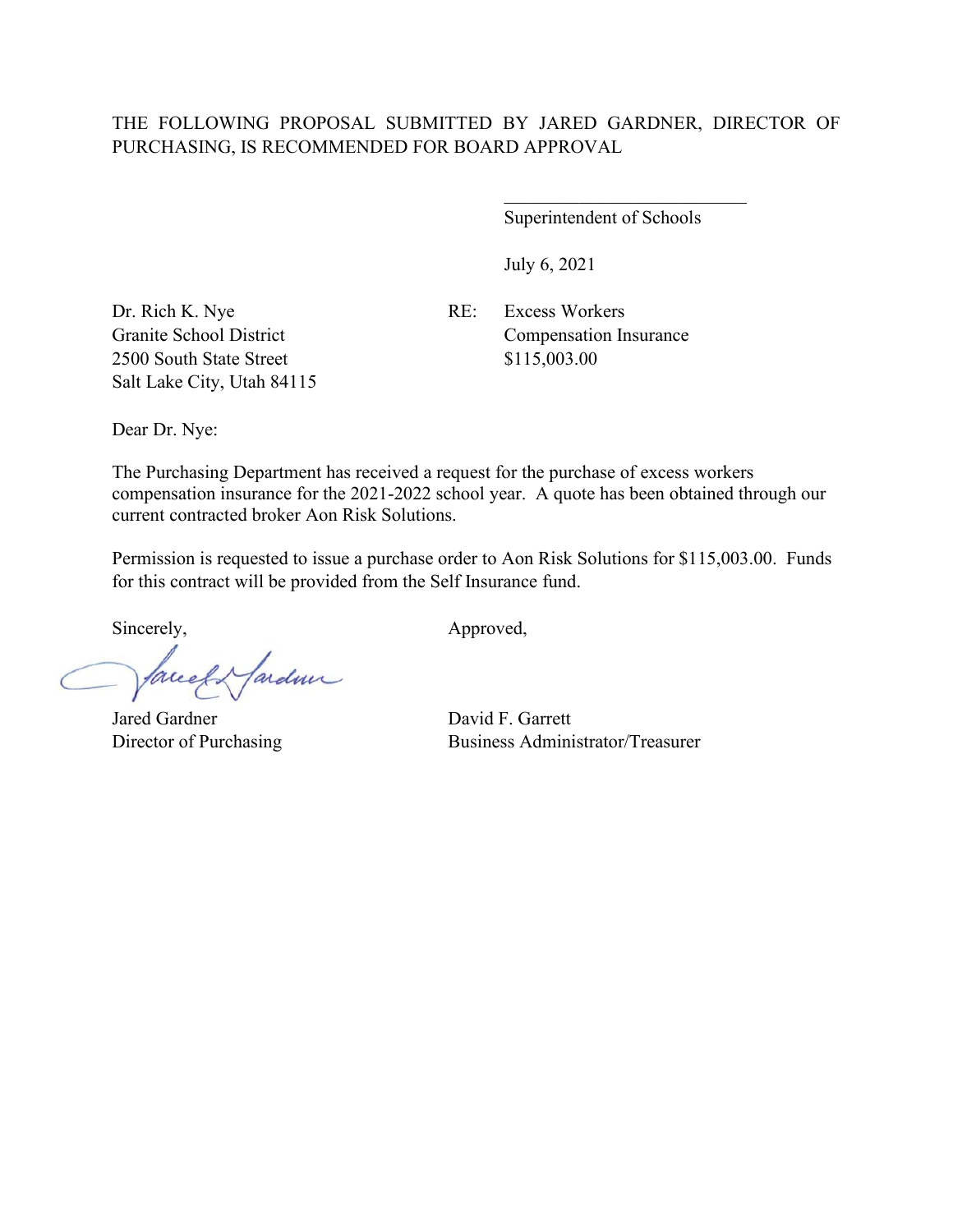Superintendent of Schools

July 6, 2021

Granite School District Relocatable Buildings 2500 South State Street Granite Technical Institute

Dr. Rich K. Nye RE: HVAC Units for Salt Lake City, Utah 84115 \$61,327.98

Dear Dr. Nye:

The Purchasing Department has received a request from the Granite Technical Institute to purchase HVAC Units for the student built relocatable classrooms.

As required by state law public notice of the intent to award a contract without engaging in a standard procurement process was posted for public inspection and comment using the Utah Public procurement Place. No other alternatives were offered for the product specified. It has been determined from that posting that Geary Pacific can provide the products and services that will meet the needs of the school district.

We respectfully request the approval to issue a purchase order to Geary Pacific for \$61,327.98. Funds for this expenditure will come from CTE Construction – General funds.

Sincerely, Approved, Approved, Approved,

facely fardeur

Jared Gardner David F. Garrett Leslie Bell Director of Purchasing Business Administrator/Treasurer Assistant Superintendent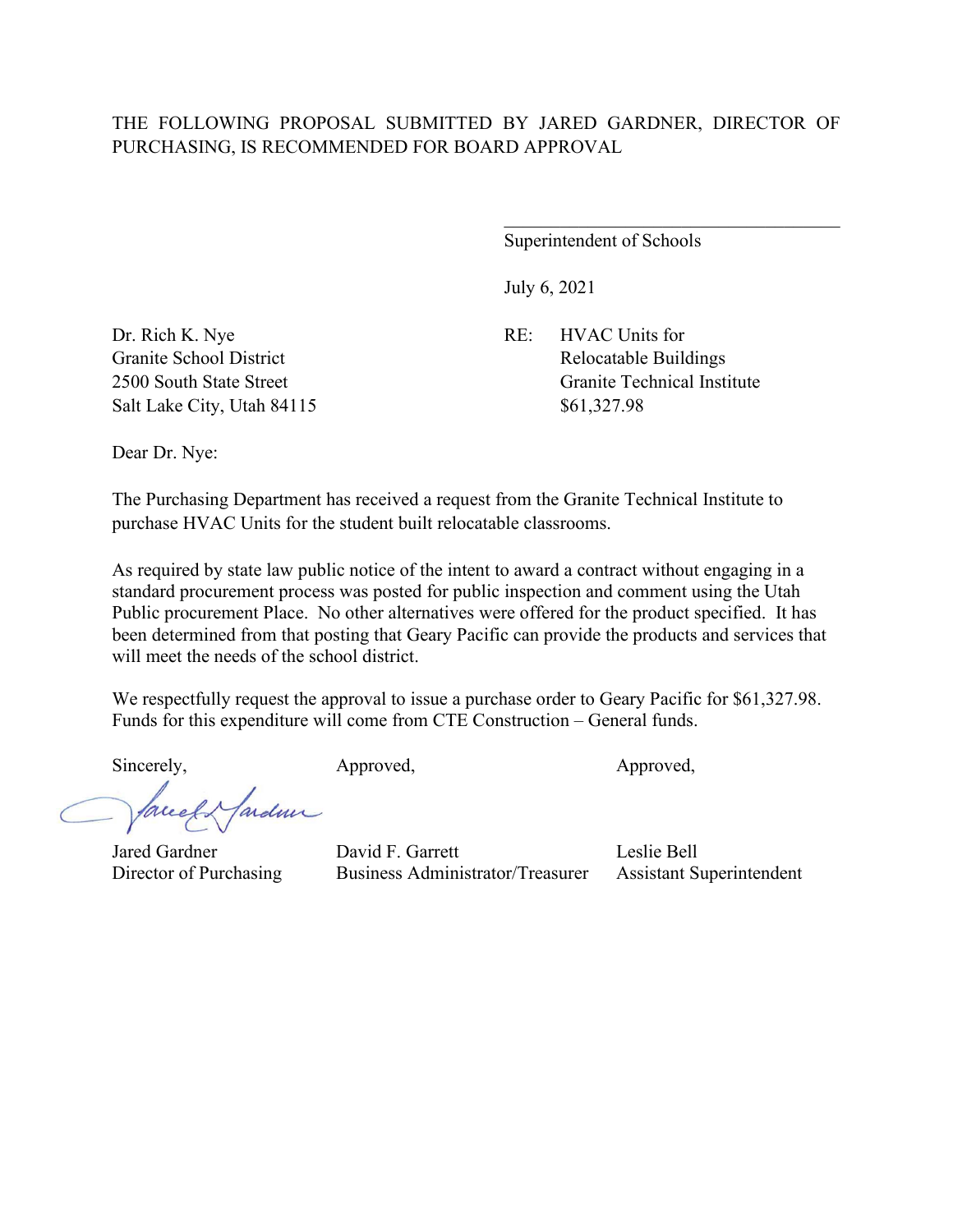## THE FOLLOWING PROPOSAL SUBMITTED BY JARED B. GARDNER, DIRECTOR OF PURCHASING, IS RECOMMENDED FOR BOARD APPROVAL

Superintendent of Schools

 $\mathcal{L}_\mathcal{L}$  , which is a set of the set of the set of the set of the set of the set of the set of the set of the set of the set of the set of the set of the set of the set of the set of the set of the set of the set of

July 6, 2021

Dr. Rich K. Nye Granite School District 2500 South State Street Salt Lake City, UT 84115 RE: IT Programming Services Requisition No. 700290 \$80,080.00

Dear Dr. Nye:

The above listed requisition was submitted to the Purchasing Department over the signatures of Mr. Dale Roberts and Mr. Rick Anthony. This request is for the purchase of contracted IT programming services. These services are required to augment the Information Systems Department staffing and to provide expert system programming and maintenance services on various district software systems.

The State of Utah contract IT2462 provides a managed service to source IT programmers. The Purchasing Department utilized these services to identify a pool of programmers for this project. The highest scoring candidate was selected for the work based upon a review of his past contract work, demonstrated experience, an interview process, and offered hourly rate.

This letter respectfully requests permission to issue a purchase order for \$80,080.00 to Knowledge Services. Funds for this purchase are to come from the Information Systems Technical Services budget.

ardmir facel.

Sincerely, Approved: Approved: Approved: Approved:

Jared B. Gardner David F. Garrett Rick Anthony Director of Purchasing Business Administrator/Treasurer Assistant Superintendent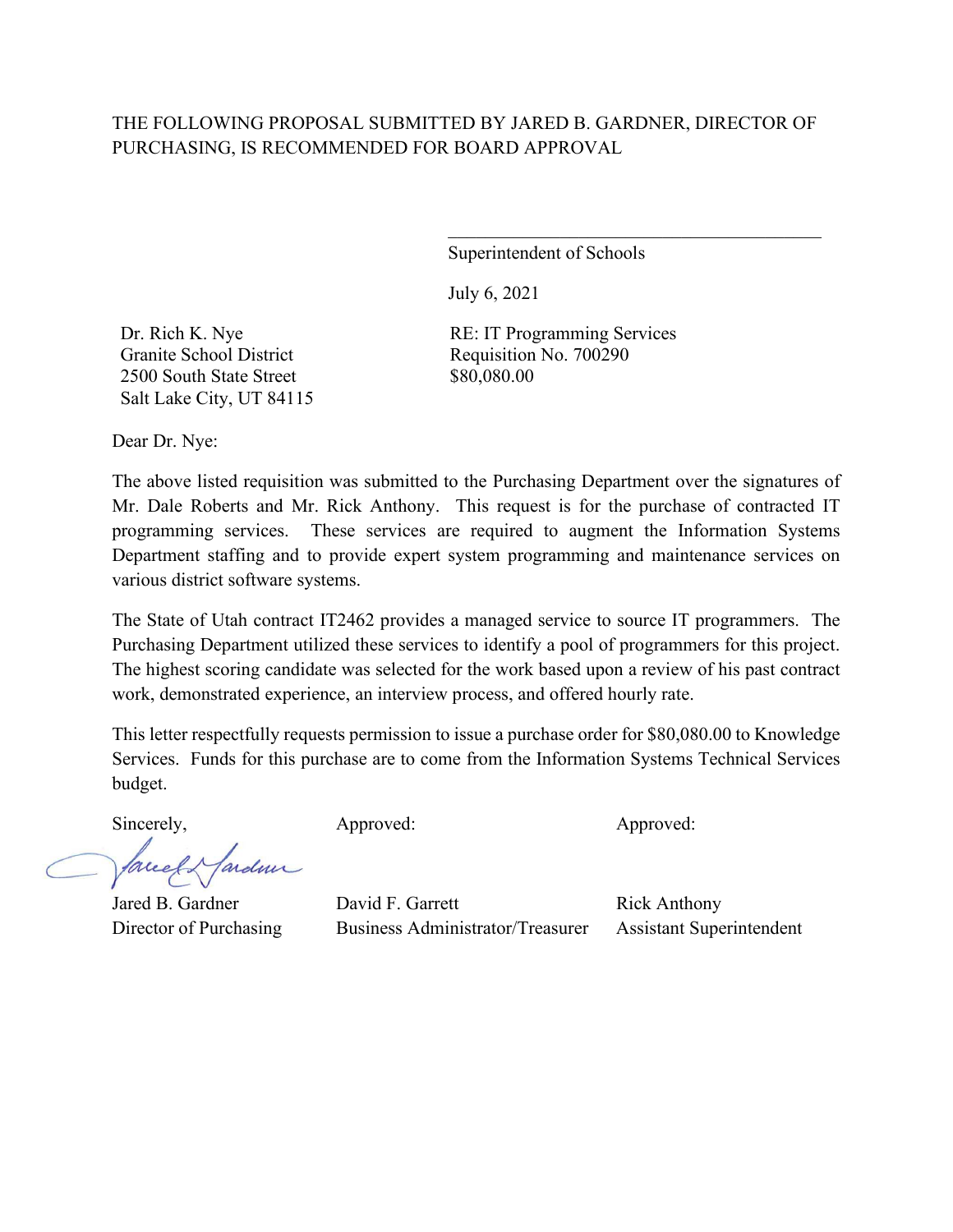# THE FOLLOWING PROPOSAL SUBMITTED BY JARED B. GARDNER, DIRECTOR OF PURCHASING, IS RECOMMENDED FOR BOARD APPROVAL

Superintendent of Schools

 $\mathcal{L}_\mathcal{L}$  , which is a set of the set of the set of the set of the set of the set of the set of the set of the set of the set of the set of the set of the set of the set of the set of the set of the set of the set of

July 6, 2021

Dr. Rich K. Nye Granite School District 2500 South State Street Salt Lake City, UT 84115 RE: Kami Subscription Requisition No. 700481 \$74,188.75

Dear Dr. Nye:

The above listed requisition was submitted to the Purchasing Department over the signatures of Mr. Chris Larsen and Mr. Rick Anthony. This request is for the purchase to renew Kami document editing and collaboration software subscription.

As required by state law public notice of the intent to award a contract without engaging in a standard procurement process was posted as notice JF21-013 SS and received no comments or objections.

A negotiated written price quote was obtained from Chelsea Metreyeon, Sales Representative.

This letter respectfully requests permission to issue a purchase order for \$74,188.75 to Notable Incorporated. Funds for this purchase are to come from the Instructional Technology budget.

Sincerely, Approved: Approved: Approved: Approved:

ardmi facel

Jared B. Gardner David F. Garrett Rick Anthony Director of Purchasing Business Administrator/Treasurer Assistant Superintendent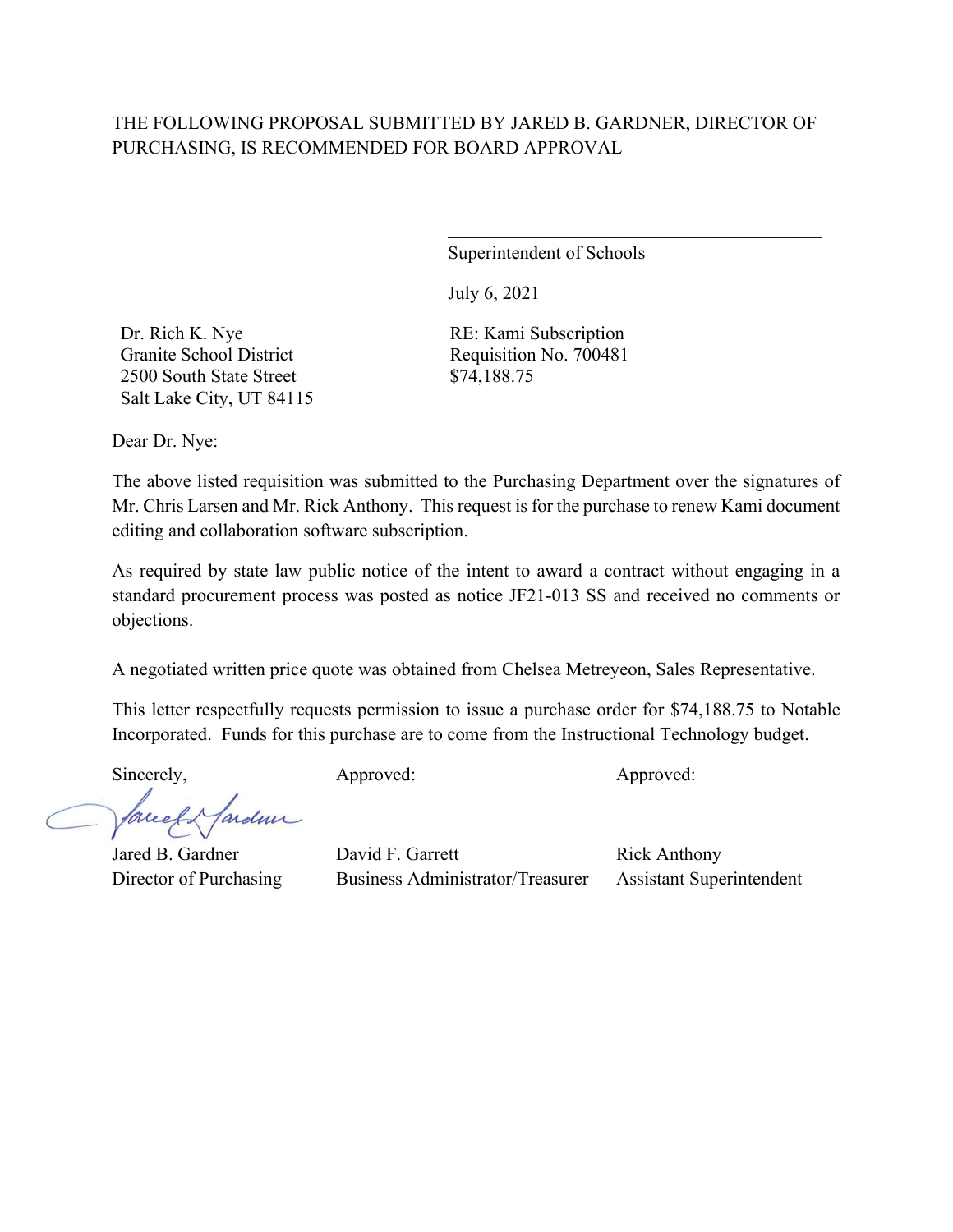# THE FOLLOWING PROPOSAL SUBMITTED BY JARED B. GARDNER, DIRECTOR OF PURCHASING, IS RECOMMENDED FOR BOARD APPROVAL

Superintendent of Schools

 $\mathcal{L}_\mathcal{L}$  , which is a set of the set of the set of the set of the set of the set of the set of the set of the set of the set of the set of the set of the set of the set of the set of the set of the set of the set of

July 6, 2021

Dr. Rich K. Nye Granite School District 2500 South State Street Salt Lake City, UT 84115 RE: Fact Fluency Math Kits Requisition No. 700420 \$277,536.84

Dear Dr. Nye:

The above listed requisition was submitted to the Purchasing Department over the signatures of Ms. Noelle Converse and Mr. Rick Anthony. This request is for the purchase of building fact fluency math kits. These kits are being purchased for every K-2 teacher to build students' fluency in addition and subtraction.

The kits are available through the Northwest Textbook Depository (MSSD). By purchasing through the depository, as authorized by Utah Administrative Rule R277-469-10, we receive a significant savings in shipping/handling costs of \$20,948.76.

This letter respectfully requests permission to issue a purchase order for \$277,536.84 to Northwest Textbook Depository, dba Mountain State Schoolbook Depository (MSSD). Funds for this purchase are to come from the ESSER II CARES budget.

Sincerely, Approved: Approved: Approved: Approved:

ardmir facel

Jared B. Gardner David F. Garrett Rick Anthony Director of Purchasing Business Administrator/Treasurer Assistant Superintendent